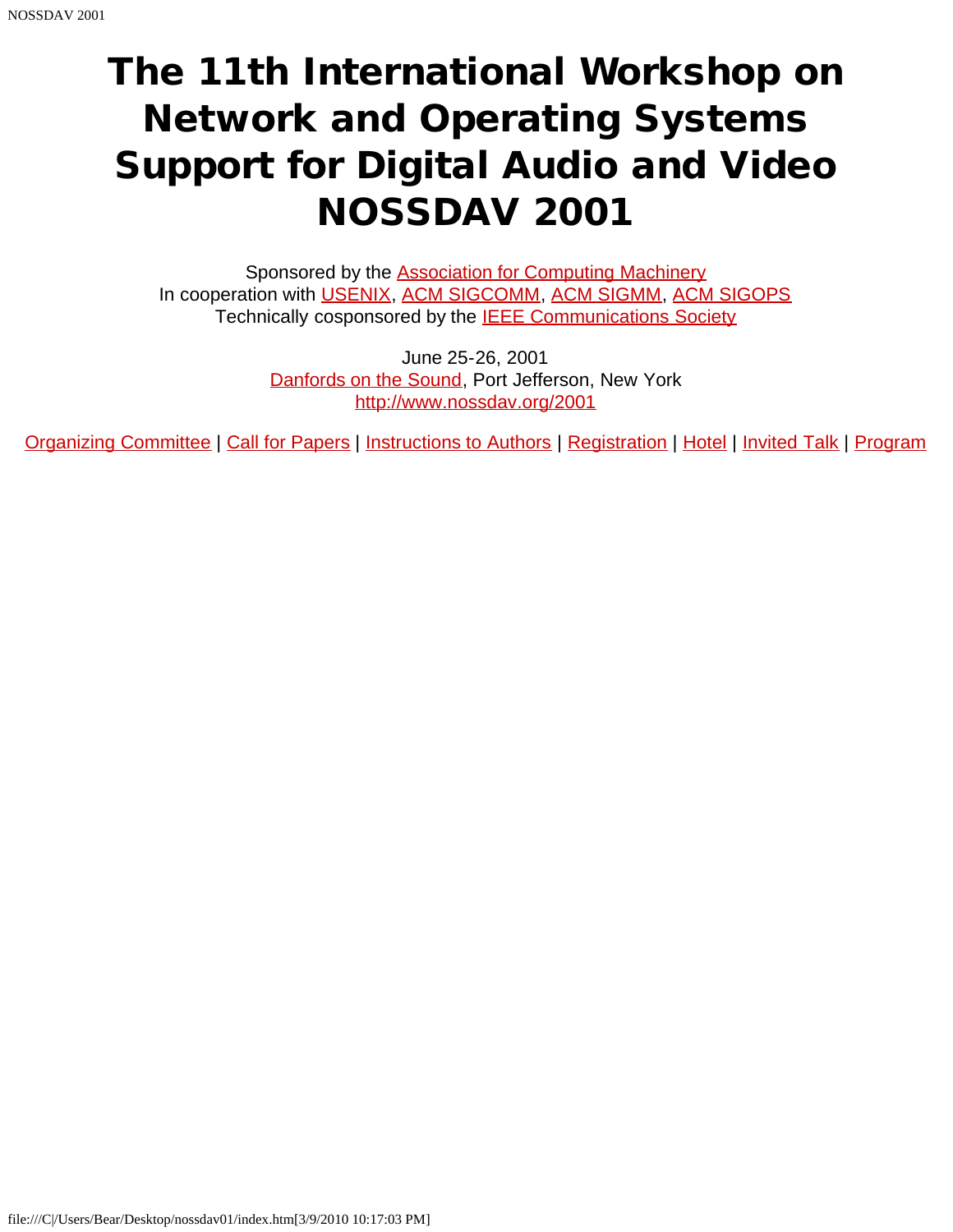## <span id="page-1-0"></span>NOSSDAV 2001 Organizing Committee

#### Chairs:

**[Jason Nieh](javascript:if(confirm(), Columbia University [Henning Schulzrinne](javascript:if(confirm(), Columbia University** 

[Kevin Almeroth,](javascript:if(confirm() UCSB [Peter Danzig,](javascript:if(confirm() Akamai [Christophe Diot](javascript:if(confirm(), Sprint Advanced Technology Labs [Wu-chi Feng](javascript:if(confirm(), Ohio State University [Anoop Gupta](javascript:if(confirm(), Microsoft Research [Chuck Kalmanek,](javascript:if(confirm() AT&T Research [Sneha Kumar Kasera,](javascript:if(confirm() Bell Labs **[Duane Northcutt,](javascript:if(confirm() Sun Microsystems [Larry Peterson,](javascript:if(confirm() Princeton University** [Larry Rowe,](javascript:if(confirm() University of California, Berkeley [Dan Rubenstein](javascript:if(confirm(), Columbia University **[Brian Schmidt](javascript:if(confirm(), Sun Microsystems** [Doug Shepherd,](javascript:if(confirm() Lancaster University [Chuck Yoo](javascript:if(confirm(), Korea University [Zhi-Li Zhang](javascript:if(confirm(), University of Minnesota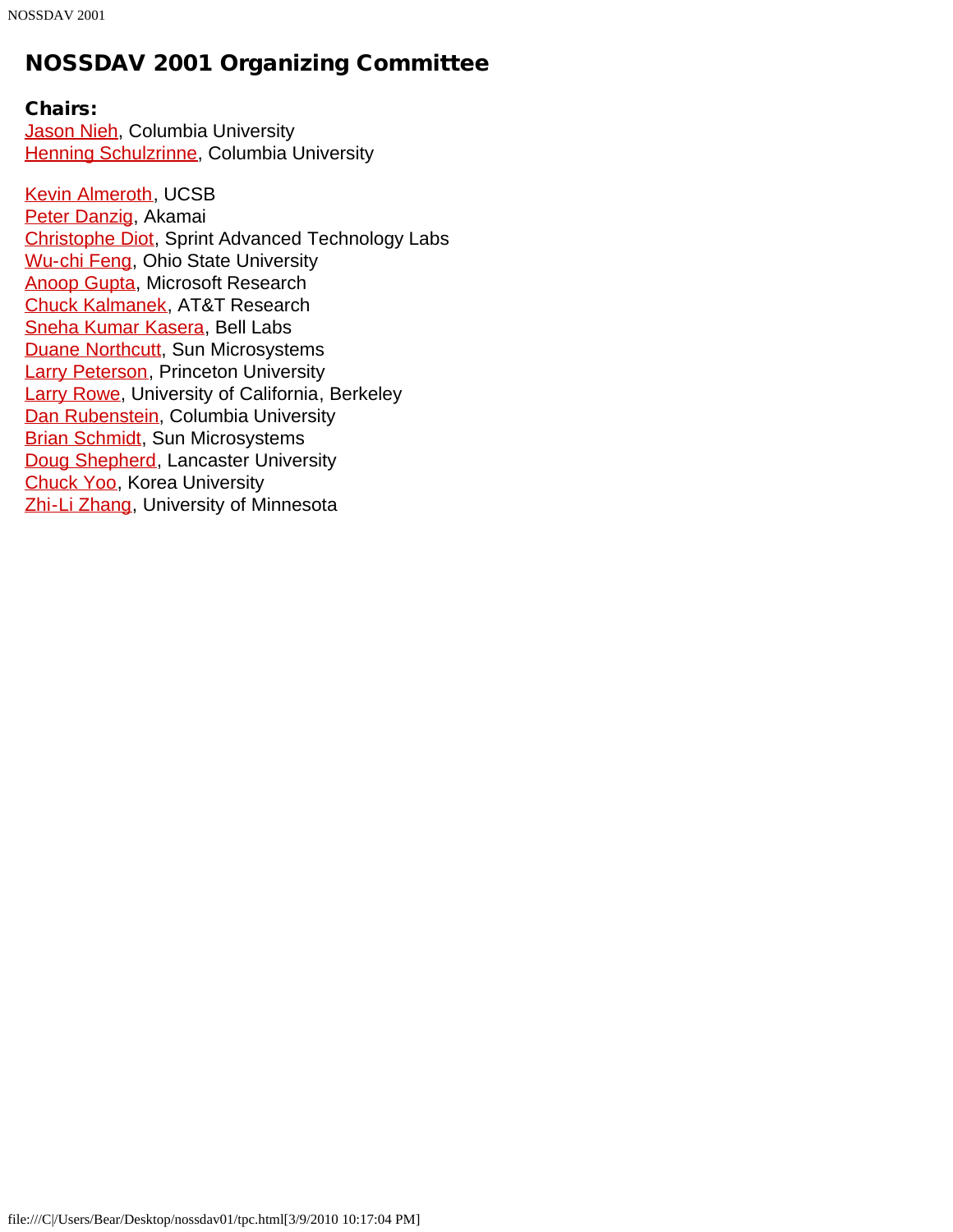## <span id="page-2-0"></span>NOSSDAV 2001 CALL FOR PAPERS

The 11th International Workshop on Network and Operating Systems Support for Digital Audio and Video (NOSSDAV 2001) will bring together participants from academia and industry to present and discuss new ideas and future directions in networking and operating system support for multimedia. Exponential improvements in networking bandwidth, cost, and ubiquity coupled with the growing availability and use of streaming media content pose new networking and operating system research opportunities and challenges at the global systems level. We solicit papers in current or emerging areas including but not limited to ubiquitous multimedia services, broadband streaming media content distribution, webcasting, end-to-end resource management, real-time interactive streaming audio services, internet telephony, interactive network games, wireless multimedia systems, and multimedia information appliances and consumer devices. The workshop particularly encourages submission of papers describing implementations, measurements and field experience.

To ensure a productive workshop environment, attendance will be limited to about 70 participants who are active in the field. Each potential participant should submit a position paper or extended abstract that identifies new problems and explains why they are important, challenges conventional wisdom, advocates a specific solution, and/or reports on actual experience with real systems. Papers will be subject to a normal review process and are restricted to five pages. Participants will be invited based on the originality, technical merit and topical relevance of their submissions, as well as the likelihood that the ideas expressed in their submissions will lead to insightful technical discussions at the workshop. Papers submitted to NOSSDAV must not have been published or submitted elsewhere. Please do not submit abbreviated versions of journal or conference papers. Authors of accepted papers will be invited to present at the workshop and publish fulllength versions of their papers in the workshop proceedings.

All submissions must be made through the web. Detailed guidelines for submissions are available [here.](#page-11-0) Due to the number of requests for extensions, the submission deadline has been extended one week.

### Important Dates

Acceptance Notification: April 9, 2001 Camera Ready Deadline: May 15, 2001 Workshop: June 25-26, 2001

Submission Deadline for Papers: February 15, 2001, extended to February 22, 2001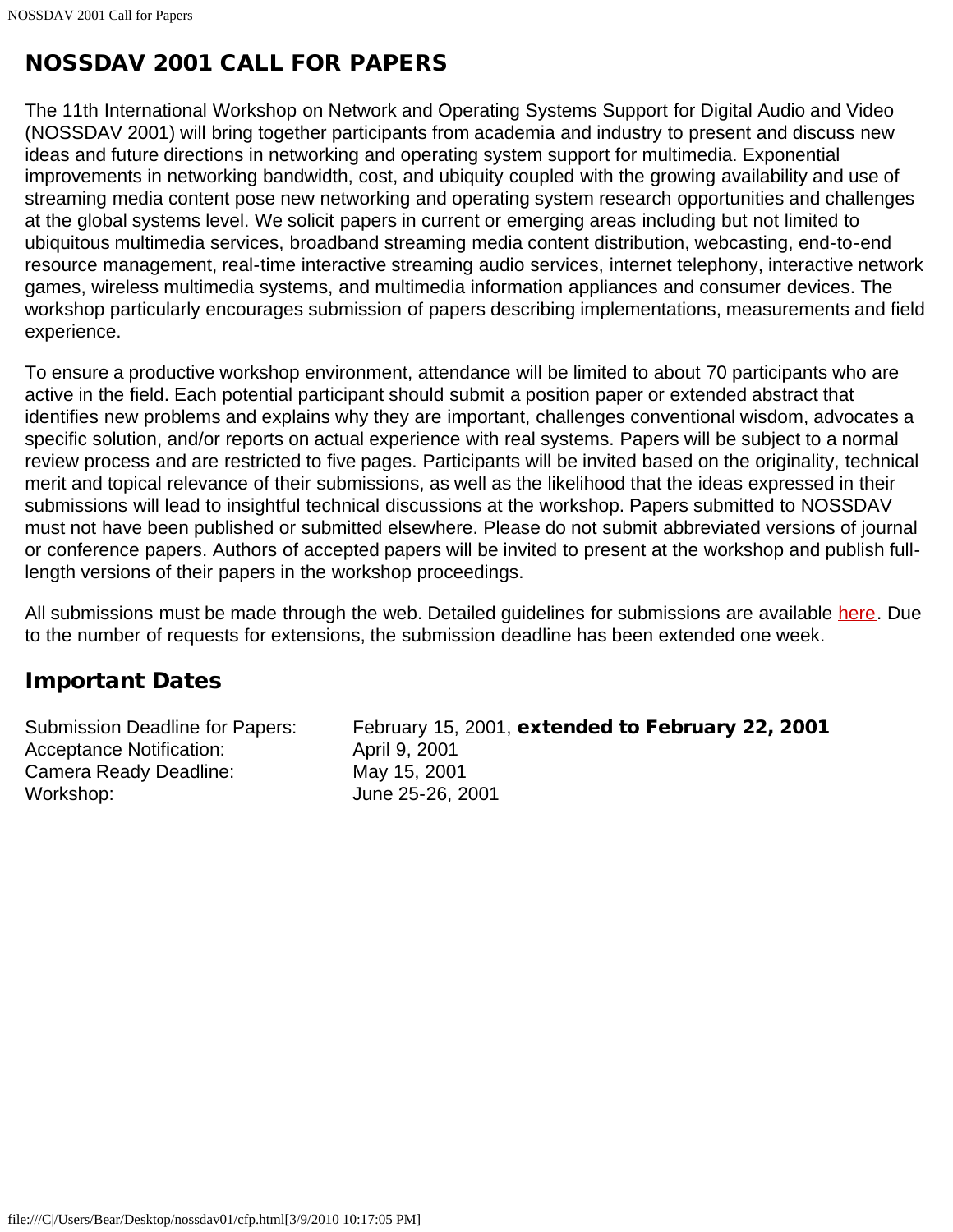#### <span id="page-3-0"></span>NOSSDAV 2001 Author Instructions

Camera-ready papers due May 15, 2001

For authors of papers accepted for NOSSDAV 2001: the following information will acquaint you with the submission process and expedite preparation and publication of the proceedings for the workshop.

#### Submission Deadlines and Preparation of Copy

All ACM sponsored proceedings will be included in the ACM Digital Library as well as prepared for printed publication. All papers for the conference must be submitted in an electronic format which conforms to ACM specifications and must be received no later than May 15, 2001. Your submission is limited to 10 pages. [Templates](javascript:if(confirm() for ACM Proceedings are available in LaTeX (use option#2 -- sig-alternate class file), WordPerfect, and Microsoft Word (using Word is preferred). Note:

1. Papers should be produced using the templates and submitted electronically via email (as an attachment to the email) to: [typedept@fast.net](mailto:typedept@fast.net). Use the name of the conference in the subject line when submitting your material (example: NOSSDAV '01). Be sure your text and .ps files are formatted for American Letter (8-1/2x11).

If you are using WORD, please send the .doc file (you do not have to send a .ps file). For authors using LaTeX, please send the .tex file and a .ps file (use option#2-sig-alternate class file). If you would like to use FrameMaker, please make the .fm file match the specifications outlined in the WORD template. FrameMaker users contact me for the copyright information for the bottom/left of the first page.

- 2. Do not alter the templates other than for line or page breaks. Authors using LaTeX, be sure to put all text into ONE .tex document, including the references from your .bbl file, please send your figures- zipped or tarred together.
- 3. Submissions that do not conform to the ACM standards and formats will be returned to the author for corrections and/or alterations.
- 4. Please be sure to leave the text box on the templates in place for the copyright blurb to be inserted or completed. For those authors using LaTeX, please fill in or insert the following three lines after \begin{document}: \conferenceinfo{NOSSDAV'01,} {June 25-27, 2001, Port Jefferson, New York, USA.} \CopyrightYear{2001} \crdata{1-58113-370-7/01/0006}
- 5. Your actual text (source) file is needed to produce the METADATA for ACM's digital library.
- 6. Please incorporate the reviewers remarks into your paper. Also be sure that there are no bad page or column breaks, meaning no widows (last line of a paragraph at the top of a column). If this happens, either tighten the previous column or force a line over. Section and Sub-section heads breaking near the end of a column or page, should remain with at least 2 lines of body text. Again, be sure that your .ps file is formatted for American Letter (8-1/2x11). Make Your Titles Initial Caps!!
- 7. If you or a co-author are an employee of the US Government, please contact Lisa Tolles-Efinger at Sheridan Printing, by phone at 908-213-8988 or via email at [typedept@fast.net](mailto:typedept@fast.net) with the conference name (NOSSDAV'01) in the subject line, about the correct copyright information for your paper.

#### Copyright Release Form

ACM requires your original signature on a hardcopy of the copyright release form. The form itself can be [downloaded](javascript:if(confirm(). The title, authors and publication must be filled in at the top and signed at the bottom. Be sure that your title matches your submission, or a new form will be requested. The form with the lead author's original signature must be mailed or sent via an express carrier by May 15, 2001 to: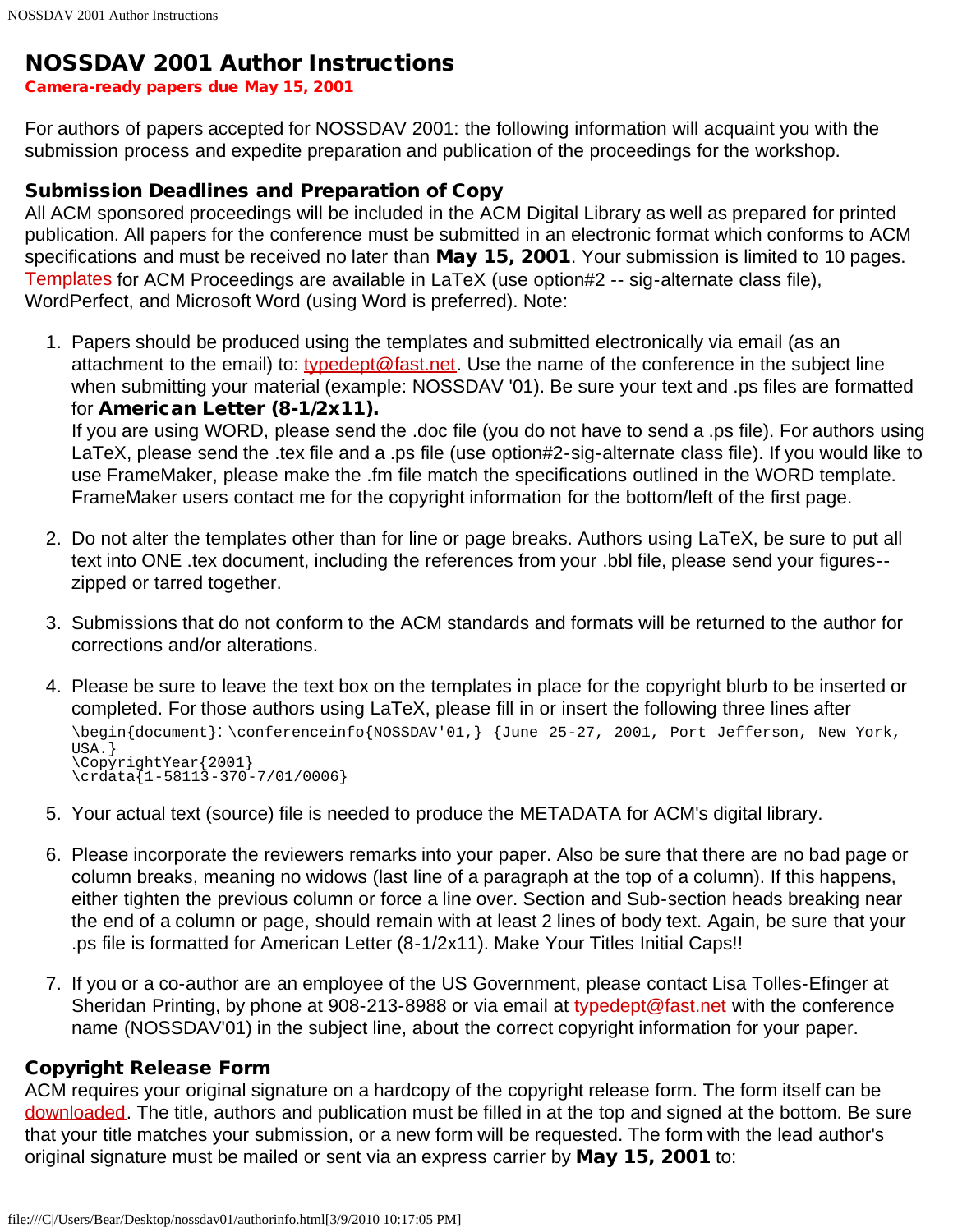Sheridan Printing Attn: Lisa Tolles-Efinger 1425 Third Ave. Alpha, NJ 08865 (USA) 1-908-213-8988

If you download this form now and send it in, you do not have to send it via an express carrier, regular USPS or airmail would be sufficient.

#### Questions

If you still have questions or problems please contact:

Lisa Tolles-Efinger Sheridan Printing Co., Inc. phone: 1-908-213-8988 fax: 1-908-454-2554 email: [typedept@fast.net](mailto:typedept@fast.net) with the conference name (NOSSDAV'01) in the subject line.

Thank you again for participating in this conference. We look forward to receiving your materials on a timely basis.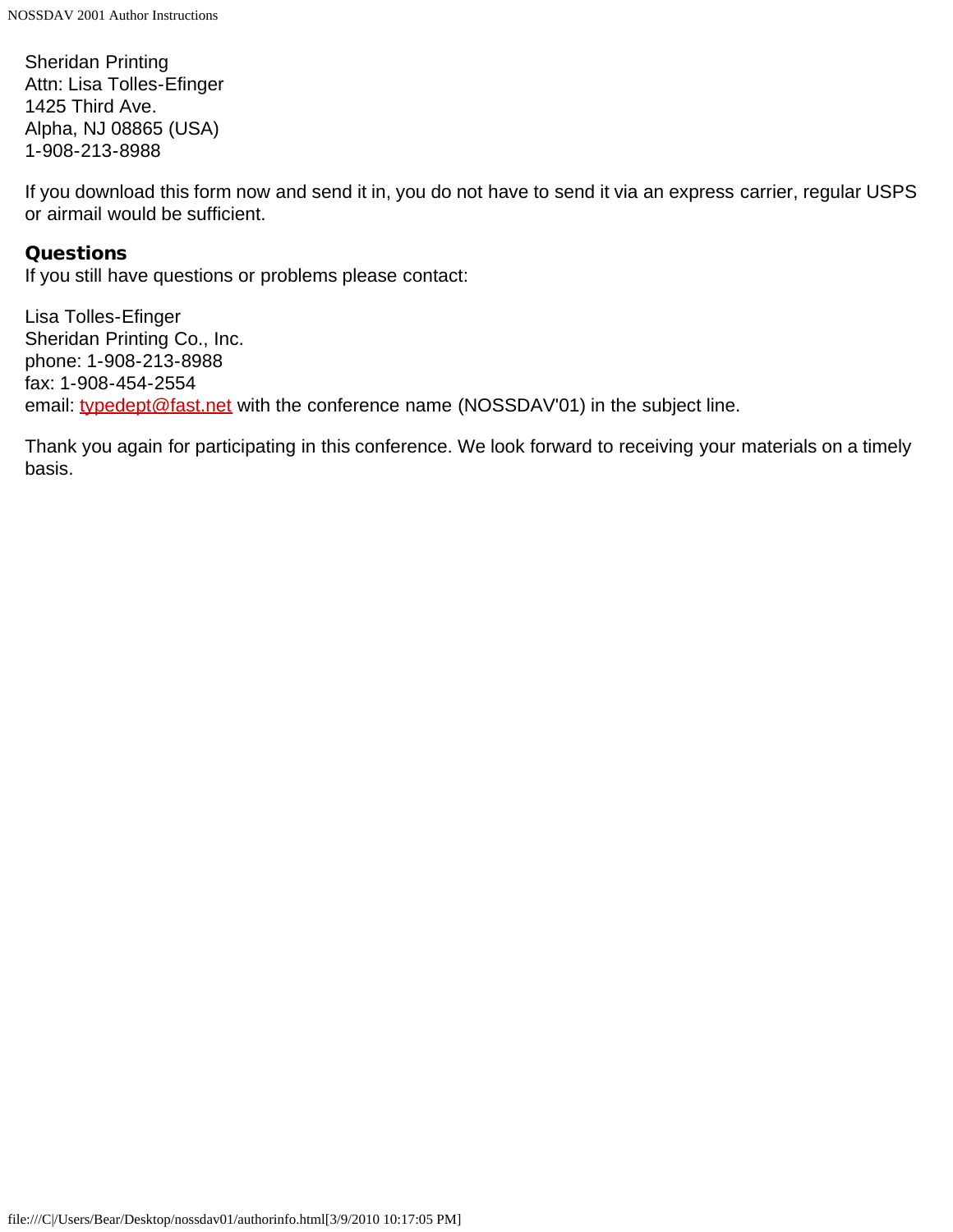<span id="page-5-0"></span>

### NOSSDAV 2001 Housing

NOSSDAV 2001 will be held at **Danfords on the Sound**. Nestled in the heart of historic Port Jefferson, a mere 50 miles from New York City, on the heritage North Shore of Long Island. Danfords on the Sound provides everything you could possibly ask for - every season of the year.

Breathtaking harbor views, 85 cozy and luxurious guest rooms, superb dining and entertainment, first class conference facilities, a spectacular marina, and impeccable personalized service are but a few of the distinctive touches that set Danfords apart.

Hotel Reservations: June is a very busy month at Danfords. Attendees are encouraged to reserve sleeping rooms very early. ACM is holding a small block of sleeping rooms for attendees of the conference. The conference rate is \$165/day single/double from Sunday June 24<sup>th</sup> through Wednesday, June 27th. If you'd care to stay additional days the rate is \$199. Please call +1-631-928-5200 and reference the ACM NOSSDAV conference to make your reservation. These rooms will only be available through May 18<sup>th</sup>.

**Transportation:** You may fly into any of the following airports: John F. Kennedy International, NY LaGuradia or Islip McArthur (closest to Danfords). ACM has arranged for discounted airfares and zone fares (no Saturday night stay required) on **Continental, [Delta,](javascript:if(confirm() and [US Airways.](javascript:if(confirm()** 

Ground Transportation: Please be sure to make your ground transportation reservations when you make your flight arrangements. RESERVATIONS REQUIRED for all ground transportation.

John F. Kennedy International - Ground Transportation Classic Transportation Services +1-631-567-5100. Rate - \$43. There are discounts for multiple travelers. Long Island Airport Limousine Service (LIALS) +1-718-656-7000. Rate - \$43. There are discounts for multiple travelers and round trips. Winston +1-631-924-1200. Rates - \$44. There are discounts for multiple travelers.

LaGuardia - Ground Transportation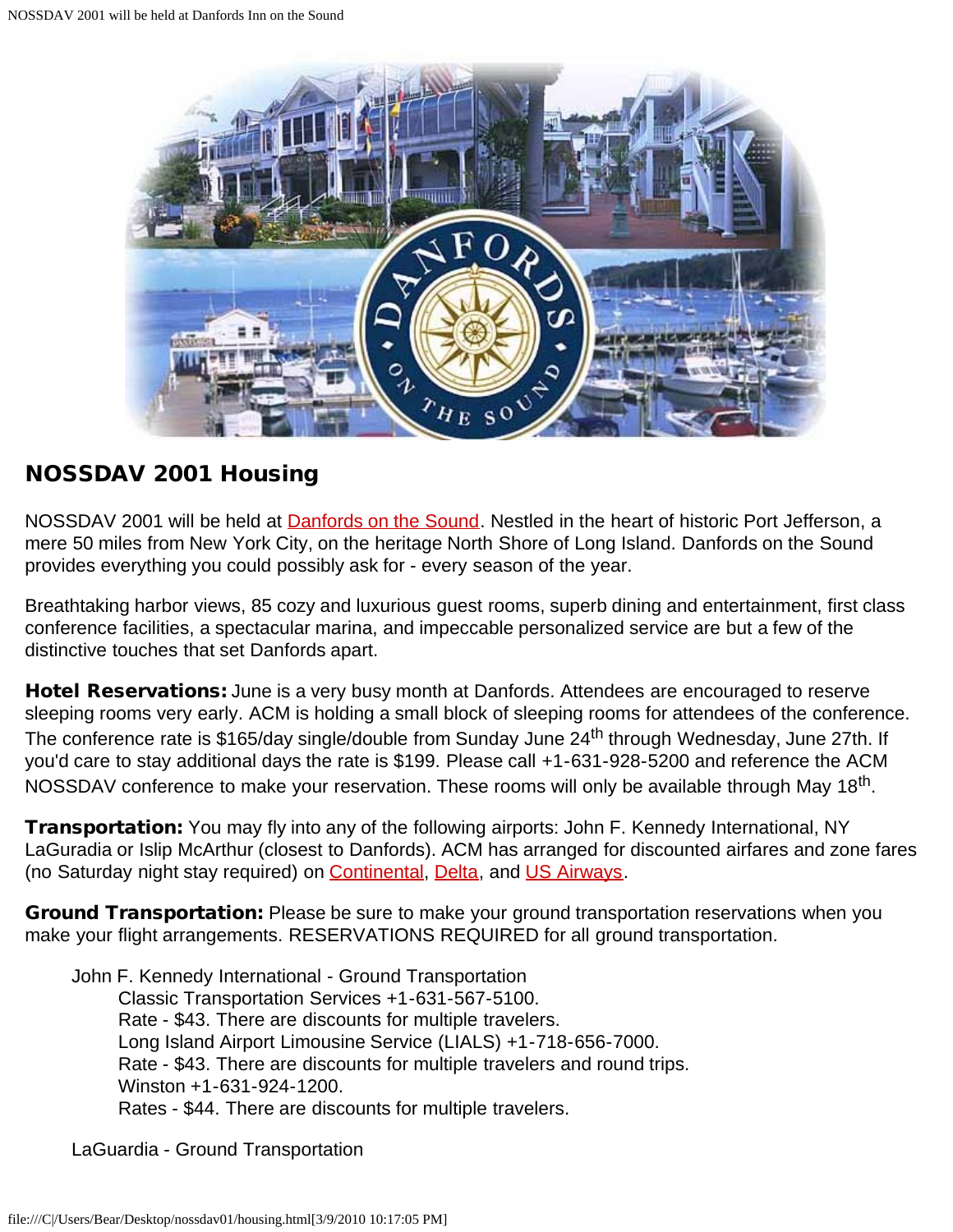Classic Transportation Services +1-631-567-5100. Rate - \$43. There are discounts for multiple travelers. Long Island Airport Limousine Service (LIALS) +1-718-656-7000. Rate - \$43. There are discounts for multiple travelers and round trips. Winston +1-631-924-1200. Rates - \$44. There are discounts for multiple travelers.

Islip McArthur (closest to Danfords) - Ground Transportation Classic Transportation Services +1-631-567-5100. Rate - \$26. There are discounts for multiple travelers. Long Island Airport Limousine Service (LIALS) +1-718-656-7000. Rate - \$32. There are discounts for multiple travelers and round trips. Winston +1-631-924-1200. Rates - \$33. Please ask about available discounts.

Please be sure to make your ground transportation reservations when you make your flight arrangements. RESERVATIONS REQUIRED for all ground transportation.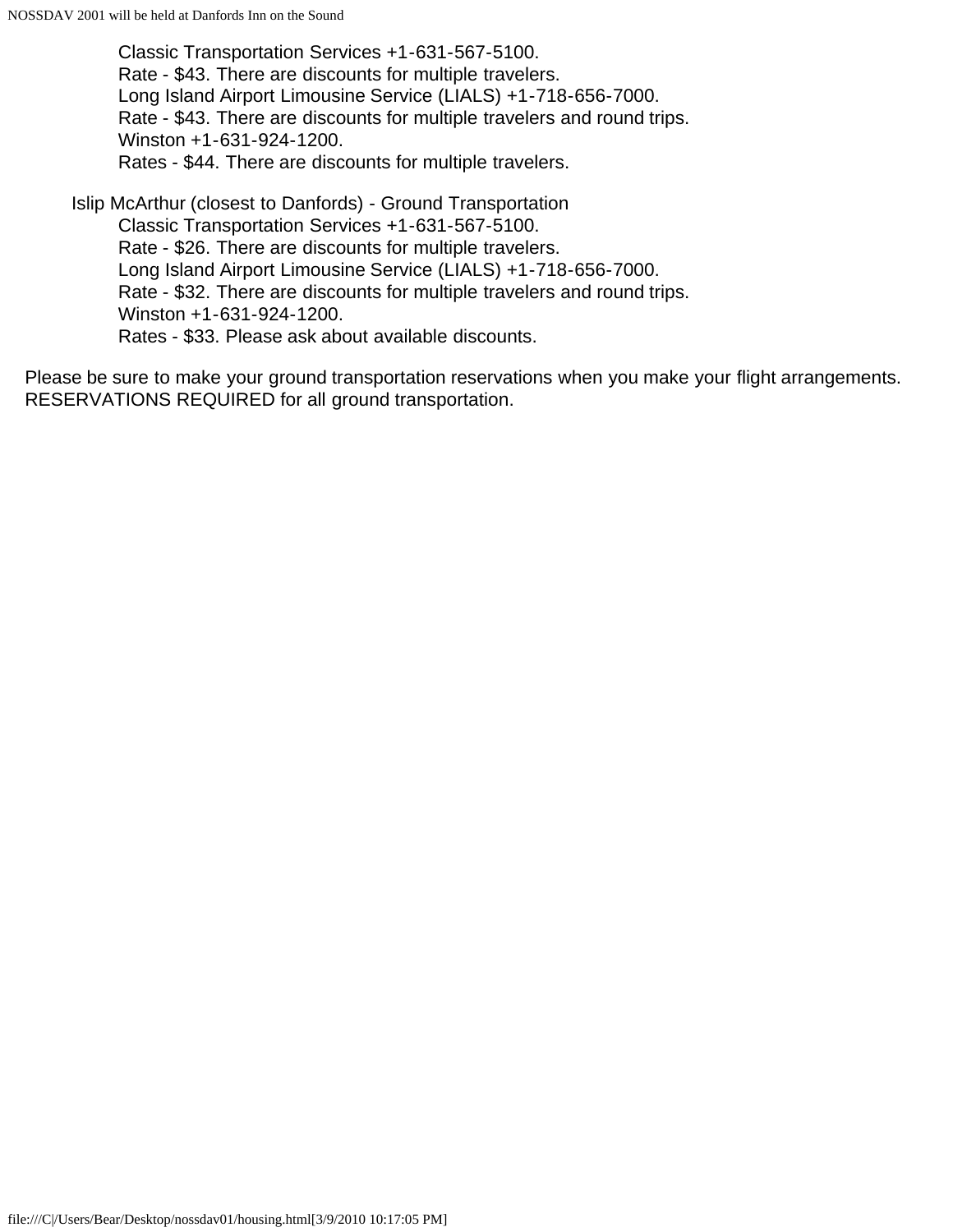# <span id="page-7-0"></span>NOSSDAV 2001 Invited Speaker

#### **[Ideas for Next Generation Content Delivery](file:///C|/Users/Bear/Desktop/nossdav01/keynote_nossdav2001.ppt), [Peter Danzig](javascript:if(confirm()**

#### **Abstract**

I will overview the technology behind content delivery networks and describe ideas for reducing response times and increase end-to-end bandwidth for the delivery of dynamic Internet traffic.

#### Biography

Peter B. Danzig is entrepreneur in residence at ABS Ventures and Accel Venture Partners. Peter is former Vice President of Technology and founder of Akamai Technology's west coast team, where he directed engineering and business development. Danzig is an adjunct Associate Professor at the University Southern California. He has published extensively. Danzig's research on Internet object caches became the reference implementation for Internet web caches, and formed the basis of Squid, the Cisco cache engine, and Network Appliance's NetCache.

Danzig served as chief architect and CTO of Network Appliance's NetCache division. Danzig founded Internet Middleware Corporation to build the first industry grade web caches, and sold the company to Network Appliance in 1997.

Danzig received his B.S. in Applied Physics from University of California Davis and his Ph.D. in Computer Science from the University of California Berkeley. He has won the NSF National Young Investigator award, two USC Innovative Teaching Awards, and the U.C. Berkeley Angelokous award.

Danzig and his wife Lava Thomas live in Menlo Park, California. He is teaching at Stanford Computer Science Department in the Spring 2001 quarter.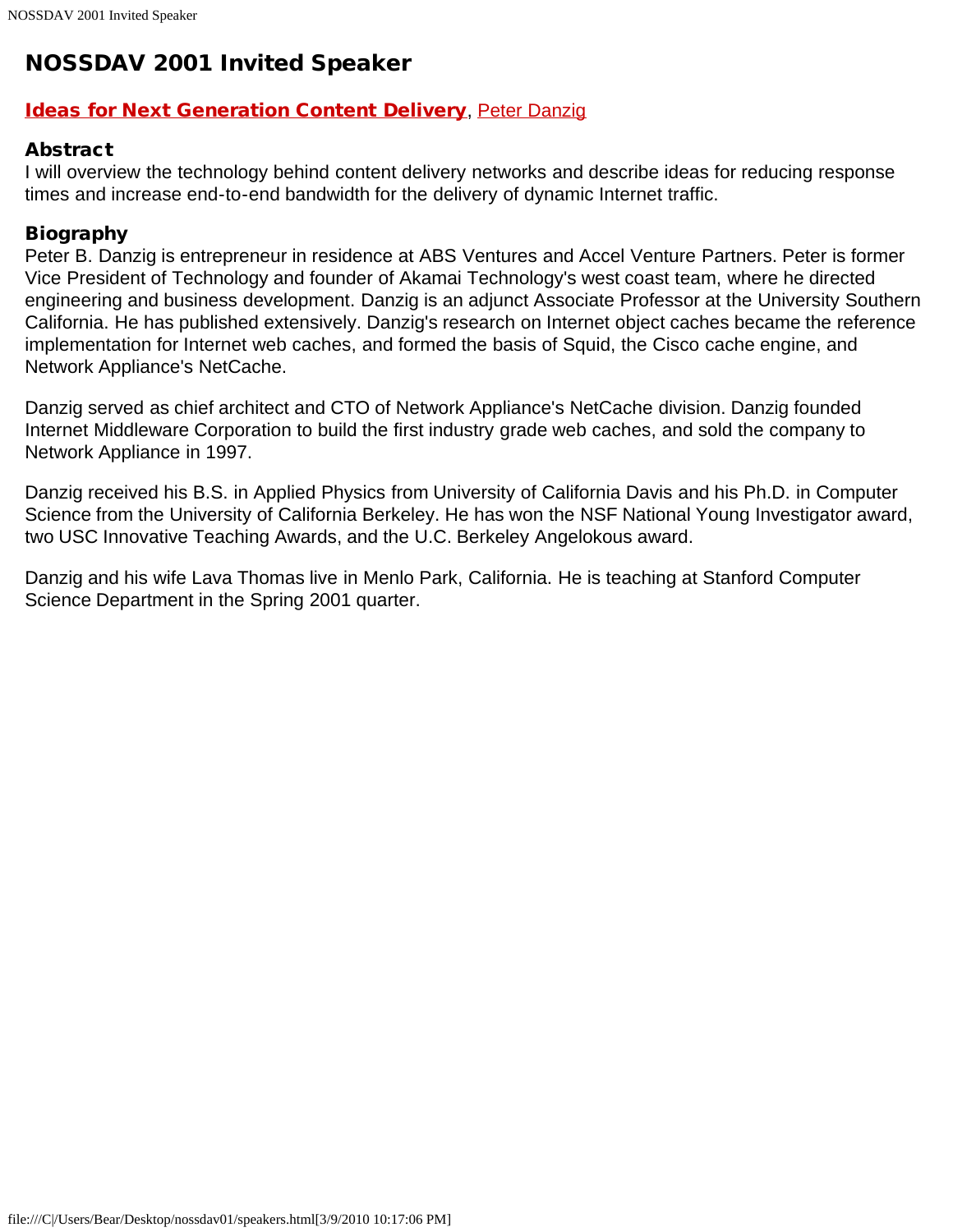# **[NOSSDAV 2001](javascript:if(confirm() Technical Program**

## <span id="page-8-0"></span>**Program At-a-Glance**

| Date                      | <b>Time</b>              |                                                                                                       |
|---------------------------|--------------------------|-------------------------------------------------------------------------------------------------------|
| Sunday, June 24,<br>2001  | 7:00 PM - 9:00<br>PM     | <b>Reception and Registration</b>                                                                     |
| Monday, June 25,<br>2001  | 8:00 AM - 9:00<br>AM     | Registration                                                                                          |
|                           | 9:00 AM - 10:30<br>AM    | <b>Ideas for Next Generation Content Delivery</b> (Peter Danzig)                                      |
|                           | 11:00 AM -<br>12:30 PM   | <b>Streaming Media</b>                                                                                |
|                           | 1:30 PM - 3:00<br>PM     | <b>Quality of Service</b>                                                                             |
|                           | 3:30 PM - 5:30<br>PM     | <b>Multicast</b>                                                                                      |
|                           | 7:00 PM - 8:30<br>PM     | Panel discussion: multimedia after a decade of research (What have we<br>learned? What's left to do?) |
| Tuesday, June 26,<br>2001 | 9:00 AM - 10:30<br>AM    | <b>Mobile Multimedia</b>                                                                              |
|                           | $11:00 AM -$<br>12:00 PM | <b>Potpourri</b>                                                                                      |
|                           | 1:30 PM - 3:00<br>PM     | <b>Collaboration and Internet Telephony</b>                                                           |
|                           | 3:30 PM - 4:30<br>PM     | <b>TCP</b> for Multimedia                                                                             |

# **Paper Sessions**

### **Monday, June 25, 2001**

**9:00 AM - 10:30 AM** *[Ideas for Next Generation Content Delivery](javascript:if(confirm()* (Peter Danzig) **11:00 AM - 12:30 PM** *Streaming Media*

<span id="page-8-1"></span>*Mocha: A Quality Adaptive Multimedia Proxy Cache for Internet Streaming* Reza Rejaie (AT&T Labs - Research), Jussi Kangasharju (Institut Eurecom)

*Bayeux: An Architecture for Wide-Area, Fault-Tolerant Data Dissemination* Shelley Zhuang (University of California-Berkeley), Ben Zhao (University of California-Berkeley),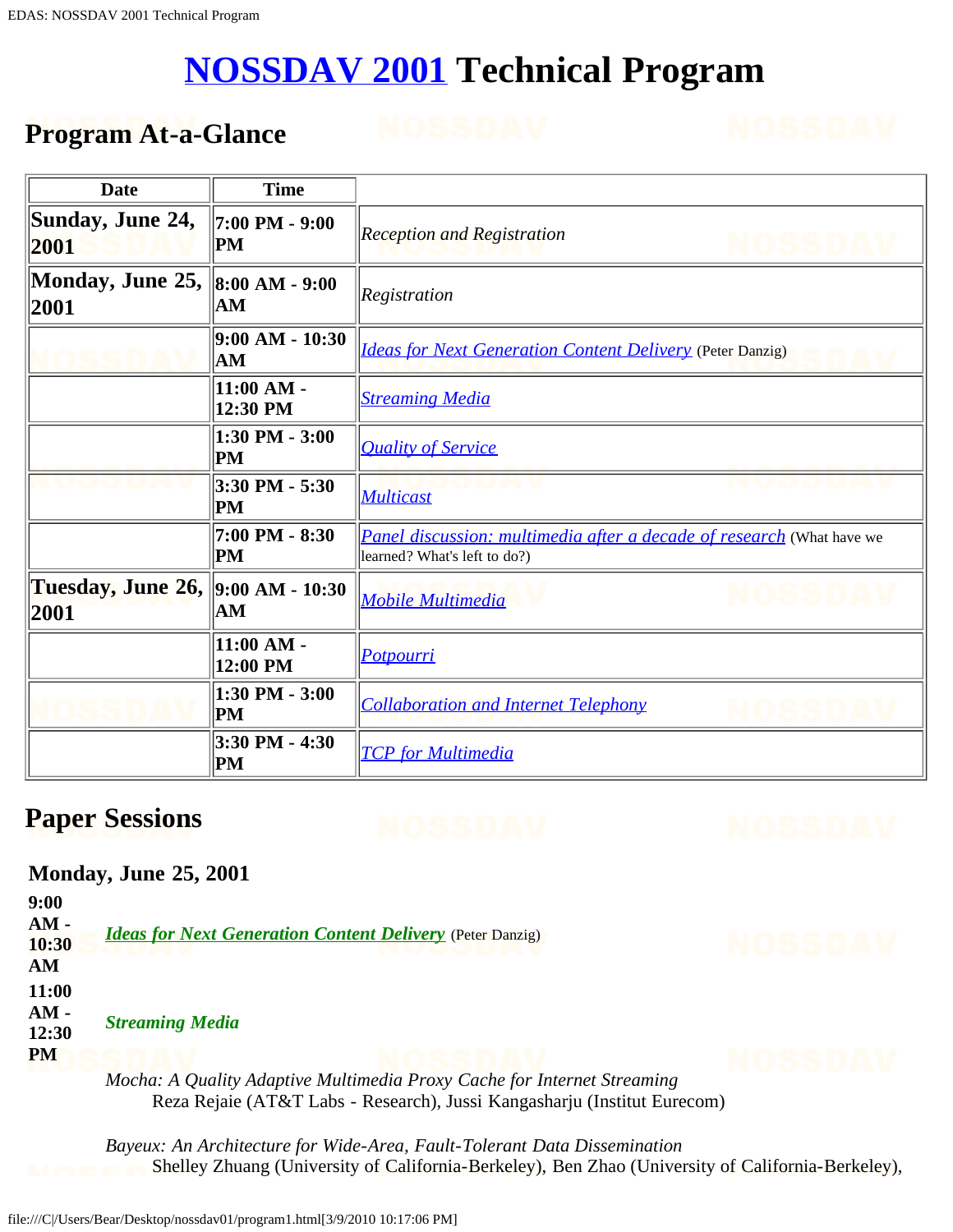Anthony D. Joseph (University of California at Berkeley), Randy H. Katz (University of California at Berkeley), John Kubiatowicz (University of California-Berkeley)

#### *Analysis of Educational Media Server Workloads*

Jussara Almeida (University of Wisconsin-Madison), Jeffrey Krueger (University of Wisconsin-Madison), Derek Eager (University of Saskatchewan), Mary Vernon (University of Wisconsin - Madison)

<span id="page-9-3"></span><span id="page-9-2"></span><span id="page-9-1"></span><span id="page-9-0"></span>

| 1:30<br>PM-<br>3:00<br><b>PM</b>    | <b>Quality of Service</b> |                                                                                                                                                                                                                                                                                                                                                                                |      |
|-------------------------------------|---------------------------|--------------------------------------------------------------------------------------------------------------------------------------------------------------------------------------------------------------------------------------------------------------------------------------------------------------------------------------------------------------------------------|------|
|                                     |                           | Resource Allocation and Management in DiffServ Networks for IP telephony<br>Maarten Buchli (Alcatel Bell), Danny De Vleeschauwer (Alcatel Bell), Jan Janssen (Alcatel Bell),<br>Annelies Van Moffaert (Alcatel Bell), Guido Petit (Alcatel Bell)                                                                                                                               |      |
|                                     |                           | <b>Blue: An Alternative Approach To Active Queue Management</b><br>Wu-chang Feng (Univ. of Michigan), Dilip Kandlur (IBM Research), Debanjan Saha (Tellium, Inc),<br>Kang G. Shin (University of Michigan)                                                                                                                                                                     |      |
|                                     |                           | SACRIO: An active buffer management scheme for differentiated service networks<br>Saikrishnan Gopalakrishnan (Cisco Systems), Narasimha Reddy (Texas A & M University)                                                                                                                                                                                                         |      |
| 3:30<br>PM-<br>5:30<br><b>PM</b>    | <b>Multicast</b>          |                                                                                                                                                                                                                                                                                                                                                                                |      |
|                                     |                           | A comparison of layering and stream replication video multicast schemes<br>Taehyun Kim (Georgia Institute of Technology), Mostafa Ammar (Georgia Institute of Technology)<br>Scalable Techniques for Discovering Multicast Tree Topology<br>Kamil Sarac (University of California, Santa Barbara), Kevin Almeroth (University of California,                                   |      |
|                                     | Santa Barbara)            | Dimensioning Server Access Bandwidth and Multicast Routing in Overlay Network<br>Sherlia Shi (Washington University), Jonathan Turner (Washington University in St. Louis), Marcel<br>Waldvogel (Washington University in St. Louis)<br>The Utility of Feedback in Layered Multicast Congestion Control<br>Sergey Gorinsky (University of Texas), Harrick Vin (Univ. of Texas) |      |
| 7:00<br>$PM -$<br>8:30<br><b>PM</b> |                           | <b>Panel discussion: multimedia after a decade of research</b> (What have we learned? What's left to do?)                                                                                                                                                                                                                                                                      |      |
|                                     | Tuesday, June 26, 2001    |                                                                                                                                                                                                                                                                                                                                                                                |      |
| 9:00<br>$AM -$<br>10:30<br>AM       | <b>Mobile Multimedia</b>  | NOSSOVV                                                                                                                                                                                                                                                                                                                                                                        | osso |
|                                     |                           | Network Support for Mobile Multimedia using a Self-adaptive Distributed Proxy                                                                                                                                                                                                                                                                                                  |      |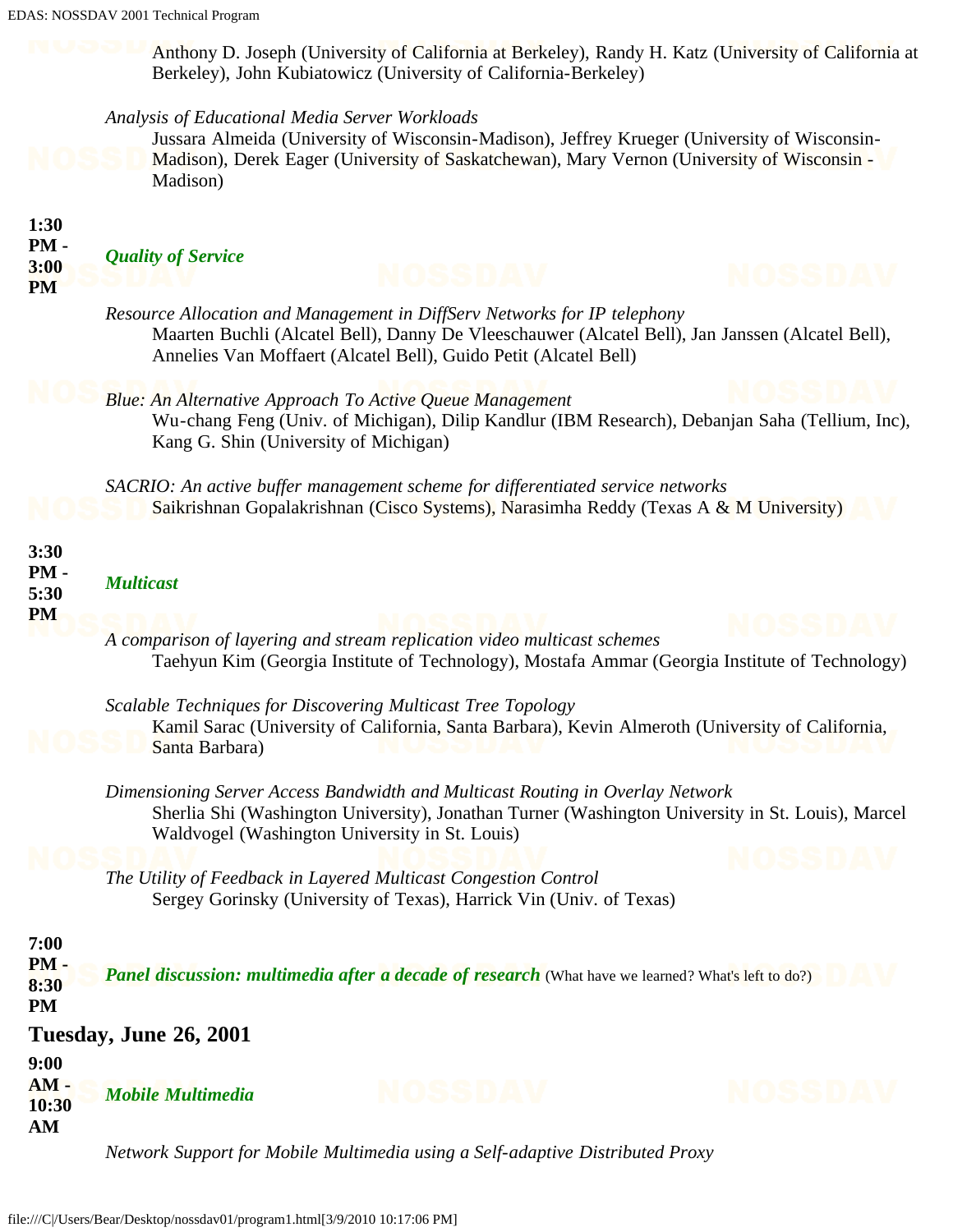<span id="page-10-2"></span><span id="page-10-1"></span><span id="page-10-0"></span>

|                                     | EDAS: NOSSDAV 2001 Technical Program                                      |                                                                                                                                                                                                                                    |       |
|-------------------------------------|---------------------------------------------------------------------------|------------------------------------------------------------------------------------------------------------------------------------------------------------------------------------------------------------------------------------|-------|
|                                     | (University of California at Berkeley)                                    | Zhuoqing Morley Mao (University of California at Berkeley), Hoi-Sheung Wilson So (University of<br>California at Berkeley), Byunghoon Kang (University of California at Berkeley), Randy Katz                                      |       |
|                                     |                                                                           | Performance Evaluation of UDP Lite for Cellular Video<br>Amoolya Singh (University of California at Berkeley), Almudena Konrad (University of California at<br>Berkeley), Anthony D. Joseph (University of California at Berkeley) |       |
|                                     | Dynamic Handoff of Multimedia Streams                                     | Roger Karrer (ETH Zurich), Gross Thomas (ETH Zurich)                                                                                                                                                                               |       |
| 11:00                               |                                                                           |                                                                                                                                                                                                                                    |       |
| $AM -$<br>12:00<br><b>PM</b>        | <b>Potpourri</b>                                                          |                                                                                                                                                                                                                                    |       |
|                                     | Scaling video conferencing through spatial tiling                         | Ladan Gharai (USC/ISI), Colin Perkins (USC/ISI), Allison Mankin (USC/ISI)                                                                                                                                                          |       |
|                                     |                                                                           | Lightweight Kernel/User Communication for Real-Time and Multimedia Applications<br>Christian Poellabauer (Georgia Institute of Technology), Karsten Schwan (Georgia Institute of<br>Technology), Richard West (Boston University)  |       |
| 1:30<br>$PM -$<br>3:00<br><b>PM</b> | <b>Collaboration and Internet Telephony</b>                               |                                                                                                                                                                                                                                    |       |
|                                     | A Case for Network Musical Performance<br>Berkeley)                       | John Lazzaro (University of California, Berkeley), John Wawrzynek (University of California,                                                                                                                                       |       |
|                                     |                                                                           | Very Low Bit-rate Audio Coding Technique Using MIDI Representation<br>Toshio Modegi (Dai Nippon Printing Co., Ltd.)                                                                                                                |       |
|                                     | Towards Junking the PBX: Deploying IP Telephony                           | Wenyu Jiang (Columbia University), Jonathan Lennox (Columbia University), Henning Schulzrinne<br>(Columbia University), Kundan Singh (Columbia University)                                                                         |       |
| 3:30<br>PM-<br>4:30<br><b>PM</b>    | <b>TCP</b> for Multimedia                                                 | NOSSDAV                                                                                                                                                                                                                            | OSSID |
|                                     |                                                                           | TCP-Real Improving Real-time Capabilities of TCP over Heterogeneous Networks<br>Chi Zhang (Northeastern University), Vassilis Tsaoussidis (Northeastern University)                                                                |       |
|                                     | Video over TCP with Explicit Delay Notification<br>Chiao-Tung University) | Pai-Hsiang Hsiao (Harvard University), H. T. Kung (Harvard University), Koan-Sin Tan (National                                                                                                                                     |       |